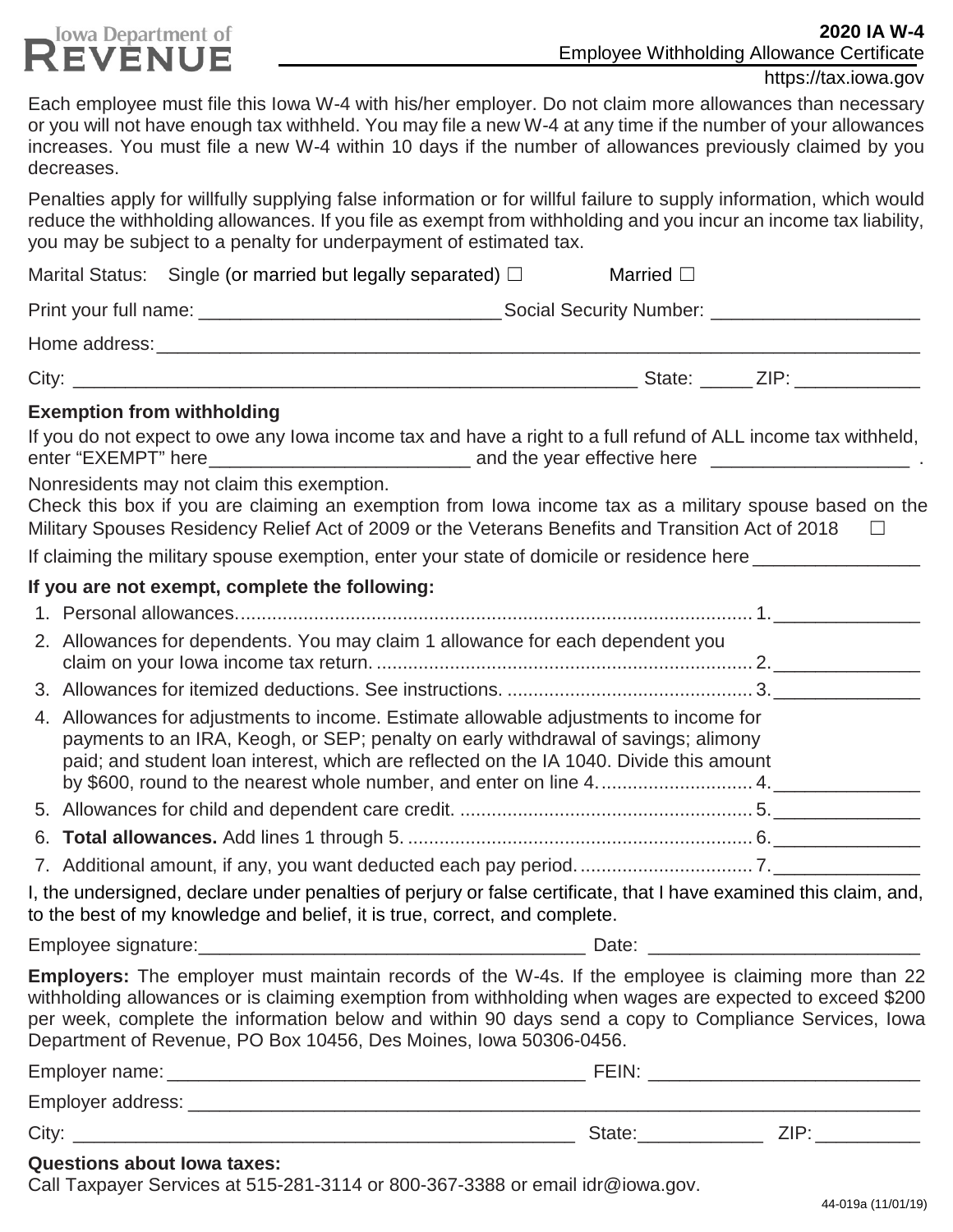## **IA W-4 INSTRUCTIONS – EMPLOYEE WITHHOLDING ALLOWANCE CERTIFICATE**

#### **Exemption from Withholding**

Claim exemption from withholding if you are an Iowa resident and both of the following situations apply:

(1) for 2019 you had a right to a refund of all Iowa income tax withheld because you had no tax liability, and, (2) for 2020 you expect a refund of all Iowa income tax withheld because you expect to have no tax liability. Nonresidents may not claim this exemption.

You must complete a new W-4 within 10 days from the day you anticipate you will incur an Iowa income tax liability for the calendar year (or your fiscal year). If you anticipate you will incur an Iowa income tax liability for the following year, then you must complete a new W-4 on or before December 31 of the current year. If you want to claim an exemption from withholding next year, you must file a new W-4 with your employer on or before February 15.

**Taxpayers 64 years of age or younger:** See your payroll officer to determine how much you expect to earn in a calendar year. You are exempt if:

- a. your filing status is single, your net income is less than \$5,000, and are claimed as a dependent on another person's Iowa return; or
- b. your filing status is single, your net income is less than \$9,000, and you are not claimed as a dependent on another person's Iowa return; or
- c. your filing status is other than single and your combined net income is \$13,500 or less.

**Taxpayers 65 years of age or older:** Only one spouse must be 65 or older to qualify for the exemption. Pension exclusion and any reportable Social Security amount must be added to net income for purposes of determining the low-income exemption. You are exempt if:

a. you are single and your net income is \$24,000 or less; or

b. your filing status is other than single and your combined net income is \$32,000 or less.

Military personnel in active duty status, as defined in Title 10 of the U.S. Code, are exempt from withholding. Under the Military Spouses Residency Relief Act of 2009 and the Veterans Benefits and Transition Act of 2018, you may be exempt from Iowa income tax on your wages if: (1) your spouse is a member of the uniformed services present in Iowa in compliance with military orders; (2) you are present in Iowa solely to be with your spouse; and (3) you maintain your domicile or residence in another state; or (4) you have elected to use your servicemember spouse's domicile or residence in another state for income tax purposes. If you claim this exemption, check the appropriate box, enter the state other than Iowa you are claiming as your state of domicile or residence, and attach a copy of your spousal military identification card to the IA W-4 provided to your employer.

**Line 1.Personal Allowances:** You can claim the following personal allowances:

- (a)1 allowance for yourself or 2 allowances if you are unmarried and eligible to claim head of household status. Add 1 additional allowance if you are 65 or older, and/or 1 additional allowance if you are blind.
- (b)If you are married and your spouse either does not work or is not claiming allowances on a separate W-4, you may claim the following allowances for them: 1 for your spouse, 1 additional allowance if your spouse is 65 or older, and/or 1 additional allowance if your spouse is blind.
- (c) If you are single and hold more than one job, you may not claim the same allowances with more than one employer at the same time. If you are married and both you and your spouse are employed, you may not both claim the same allowances with both of your employers at the same time.
- (d)To have the highest amount of tax withheld claim "0" allowances on line 1.

#### **Line 3. Allowances for Itemized Deductions:**

- (a) Enter total amount of estimated itemized deductions ......................................................(a) \$\_\_\_\_\_\_\_\_\_\_\_\_\_\_\_\_\_\_\_\_\_\_\_\_\_
- (b) Enter amount of your standard deduction using the following information  $\ldots$  $\ldots$  $\ldots$  $\ldots$  $\ldots$  $\ldots$  $\ldots$ If single, married filing separately on a combined return, or married filing separate returns, enter \$2110. If married filing a joint return, unmarried head of household, or qualifying widow(er), enter \$5210.
- (c) Subtract line (b) from line (a) and enter the difference or zero, whichever is greater.......(c)  $\$
- (d) Additional allowance: Divide the amount on line (c) by \$600, round to the nearest whole number and enter on line 3.

**Line 5. Allowances for Child and Dependent Care Credit:** Persons having child/dependent care expenses qualifying for the federal and Iowa Child and Dependent Care Credit may claim additional Iowa withholding allowances based on their net incomes. If you have qualifying child and dependent care expenses and wish to reduce your Iowa withholding on the basis of this credit, you may claim additional withholding allowances for Iowa based on the information below. Taxpayers with net income of \$45,000 or more cannot claim withholding allowances for the Child and Dependent Care Credit.

Married persons, regardless of their expected Iowa filing status, must calculate their withholding allowances based on their combined net incomes. Total allowances for child and dependent care that you and your spouse may claim cannot exceed the total allowances shown below.

Iowa net income between \$0 - \$19,999, enter an 5 allowances

Iowa net income between \$20,000 - \$34,999, enter an 4 allowances

Iowa net income between \$35,000 - \$44,999, enter an 3 allowances

**Line 7. Additional Amount of Withholding Deducted:** You may need to have additional tax withheld if you have two or more jobs are married and you both work, or have income other than wages. Income other than wages would include: interest and dividends, capital gains, rent, alimony received, gambling winnings, etc. If you are not having enough tax withheld, you may request your employer to withhold more by filling in an additional amount on line 7. Estimate the amount you will be under-withheld, and divide that amount by the number of pay periods per year. If you reside in a school district that imposes school district surtax, consider reducing the amount of allowances shown on lines 1-5, or have additional tax withheld on line 7.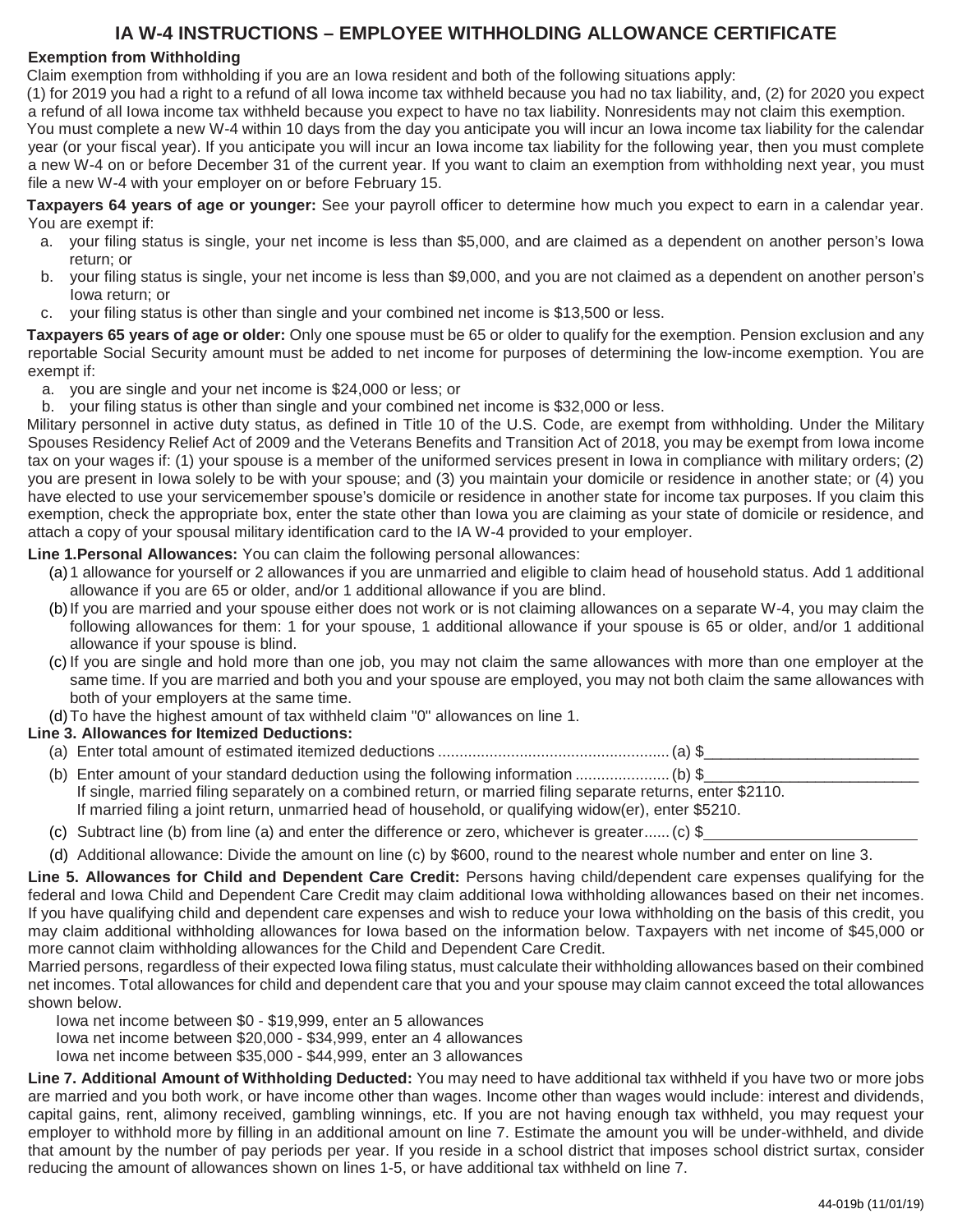**To be completed by the employer within 15 days of hire.**

## **New Hire Reporting**

An employer doing business in Iowa is required to report newly hired employees, rehires, and contractors to the Centralized Employee Registry. Use one of the following methods to report.

**Online Reporting**- Online reporting saves time and money and is the preferred method of reporting. Enter employee information or upload data at www.iowachildsupport.gov.

**Fax and Mail Reporting**- To report new hires and rehires, submit the following form or an equivalent form. To report contractors by fax or mail, use the Contractor Reporting form found at www.iowachildsupport.gov.

**Magnetic Media**- Record layout instructions and media types are available at www.iowachildsupport.gov.

#### **Employer Information**

| 1. FEIN (Federal Employer Identification                                                                                        |                                        |                           |  |  |
|---------------------------------------------------------------------------------------------------------------------------------|----------------------------------------|---------------------------|--|--|
|                                                                                                                                 |                                        |                           |  |  |
|                                                                                                                                 |                                        |                           |  |  |
|                                                                                                                                 |                                        |                           |  |  |
|                                                                                                                                 |                                        |                           |  |  |
| 5. Income provider name and address where income withholding and garnishment orders should be sent, if<br>different from above. |                                        |                           |  |  |
|                                                                                                                                 |                                        |                           |  |  |
|                                                                                                                                 |                                        |                           |  |  |
|                                                                                                                                 |                                        |                           |  |  |
| <b>Employee Information</b>                                                                                                     |                                        |                           |  |  |
|                                                                                                                                 |                                        |                           |  |  |
| 7. Approximate date this employee qualifies for coverage                                                                        |                                        |                           |  |  |
|                                                                                                                                 |                                        |                           |  |  |
|                                                                                                                                 |                                        |                           |  |  |
|                                                                                                                                 |                                        |                           |  |  |
|                                                                                                                                 |                                        |                           |  |  |
| 12. Address:                                                                                                                    |                                        |                           |  |  |
|                                                                                                                                 |                                        |                           |  |  |
| <b>Mailing and Contact Information:</b>                                                                                         |                                        |                           |  |  |
| Fax to: 800-759-5881 or 515-281-3749 (local)                                                                                    | Mail to: Centralized Employee Registry |                           |  |  |
| Phone: 877-274-2580                                                                                                             | PO Box 10322                           | Des Moines, IA 50306-0322 |  |  |